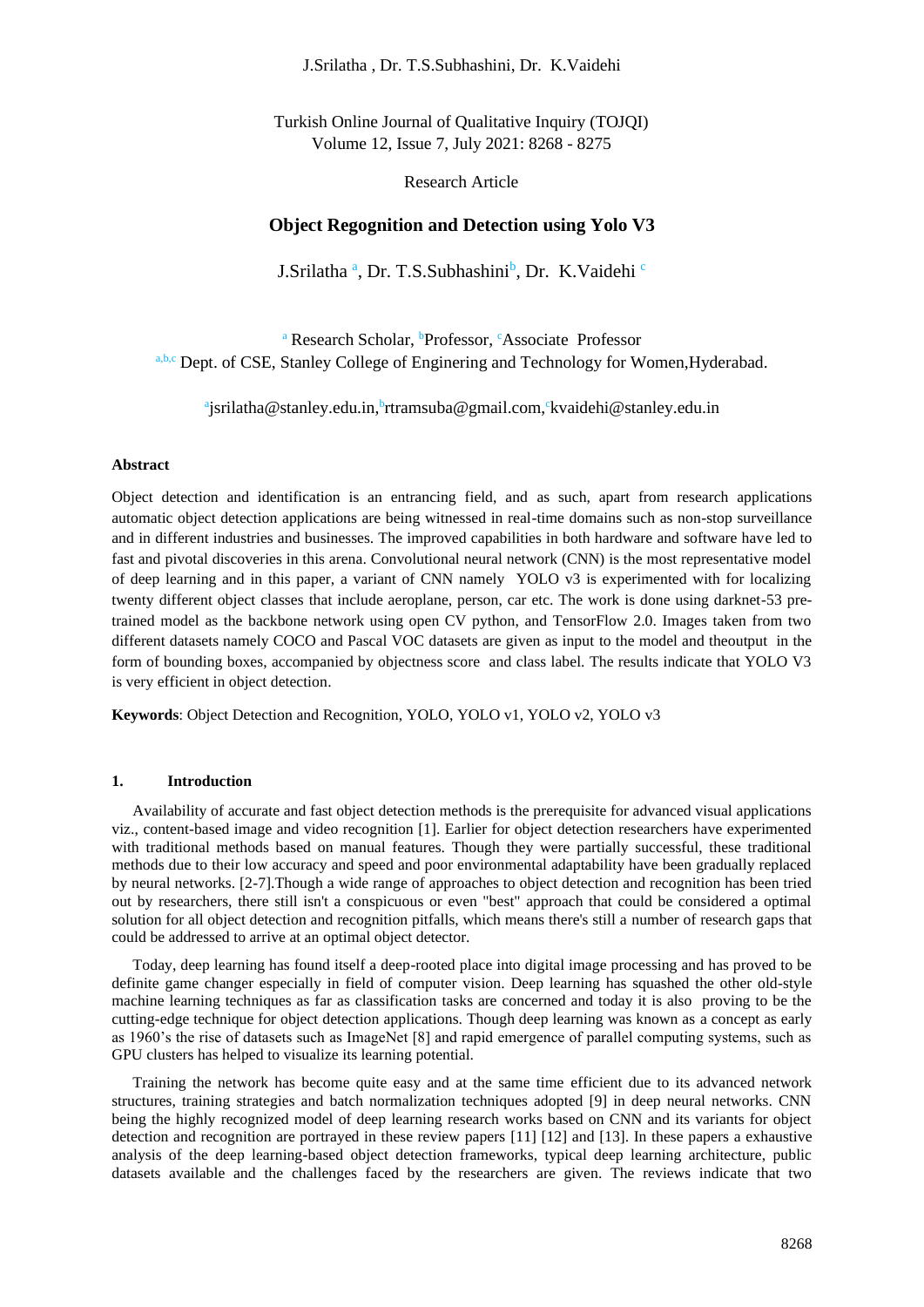approaches to object detection is generally followed. The first approach generates region proposals which are then classified into different object categories. In this a coarse scan of the whole image is done firstly and then regions of interest are focused upon. Algorithms belonging to RCNN [14] family, i.e. Fast RCNN [15] and Faster RCNN [16], Mask R-CNN [13] uses this approach. The other approach considers object detection as a regression problem, to classify objects into different categories. MultiBox [17], AttentionNet [18], G-CNN [19], YOLO [20], SSD [21], YOLOv2 [22], DSSD [23] and DSOD [24] come under the second category.

The ultimate aim of any real-time object recognition system is fast and efficient recognition. Though R-CNN, FRCNN, faster R-CNN was successful with better recognition speed, they are still considered slower for real-time object detection applications such as navigation of self-driving vehicles, quality control of parts in manufacturing, among many, many other things [10]. This paper exhibits one of the outstanding variants of CNN viz., You Only Look Once (YOLO), as a tool for effective object detection. The rest of the paper is organized as follows. Section 2 examines YOLO and the variants of YOLO. Section 3 gives the experimental details and the object detection results of YOLO V3 on COCCO and Pascal VOC datasets. Conclusion of the paper is done in Section 4.

## **2. YOLO**

Two-stage object detection methods based on Region Proposal Networks (RPN) rely heavily on powerful GPU computing power. Two stage detectors such as R-CNN [25], Fast R-CNN [14], Faster R-CNN [15] and Mask R-CNN [20] produce accurate object detection results but the computational cost is very high. Real time applications cannot afford high computational capabilities and as such improvement in accuracy with heavy computational cost may not be helpful in such situations. The ability of models to perform object detection in real time has become the big necessity especially with the emergence technologies such as autonomous vehicles [16]. One of the pre-requisites for the success of technologies such as autonomous vehicles, augmented reality [26], etc is the availability of a reliable, fast and efficient object detection and recognition system.

To overcome the drawbacks of two stage detectors, some fast single-stage object detectors, such as SSD [27], DSSD [28], YOLO series models [29][30][31], RetinaNet [32], etc have been proposed by the researchers in recent times. Unlike two stage detectors, single stage object detectors takes a gander at the entire image at test time, so its predictions are based on the image as a whole. Further, predictions are done with a single network assessment unlike two stage detectors such as R-CNN which require thousands of assessments for a single image. This results in improved speed and is more than 1000x faster than R-CNN and 100x faster than Fast R-CNN. However, one stage detectors fails to attain better detection results and continuous changes are under process by researchers. YOLO V3 is one among the one stage detector which well balances the detection accuracy and the speed. Though YOLOv3 demands heavy computational cost and large run-time memory it is one of the popular one stage detectors because of its speed and reliability. To suit real world applications which can afford only very little computational power the YOLO series, have lightweight versions called YOLO-tiny [33] and YOLO-Lite [10].

## **YOLO V1**

For training the model YOLO v1 employs the Darknet framework and images for training are taken from the ImageNet- dataset. First, YOLO v1 divides the image into MxM grid and each grid cell predicts a number of boundary boxes for an object [35]. The bounding-box parameters are *(x, y, w, h, confidence score) where x* and *y* are the object coordinates, *w* and *h* are the width and height of the object respectively. *Confidence score* is the probability that box contains an object and how accurate is the bounding box. One of the drawbacks of YOLO V1 is that if the objects are close together, it fails to detect the small objects. Further, if dimension of the objects in test images are different from those that were in the dataset, YOLO V1 was not that successful in detecting objects [14][16].

# **2.2. YOLO V2**

Yolo v2 uses darknet -19 framework and to improve accuracy, batch normalization and anchor boxes are employed in YoloV2. This has considerably improved performance and also helps to arrive at a striking balance between processing time and accuracy. Unlike YOLO V1, YOLO v2 uses a custom deep architecture with 30 layers. It appended the darknet-19-layer network with 11 more layers to make it a 30 layer deep network. YOLO v2 was not efficient in detecting small objects and this is because the image got down sampled as it passes through the 30 layers resulting in the loss of fine-grained features. To cater to this problem YOLO v2 captures low level features using an identity mapping, concatenating feature maps from the previous layer.

#### **2.3 YOLO V3**

YOLOv3 algorithm has become a current research hotspot as it is more accurate and fast compared to earlier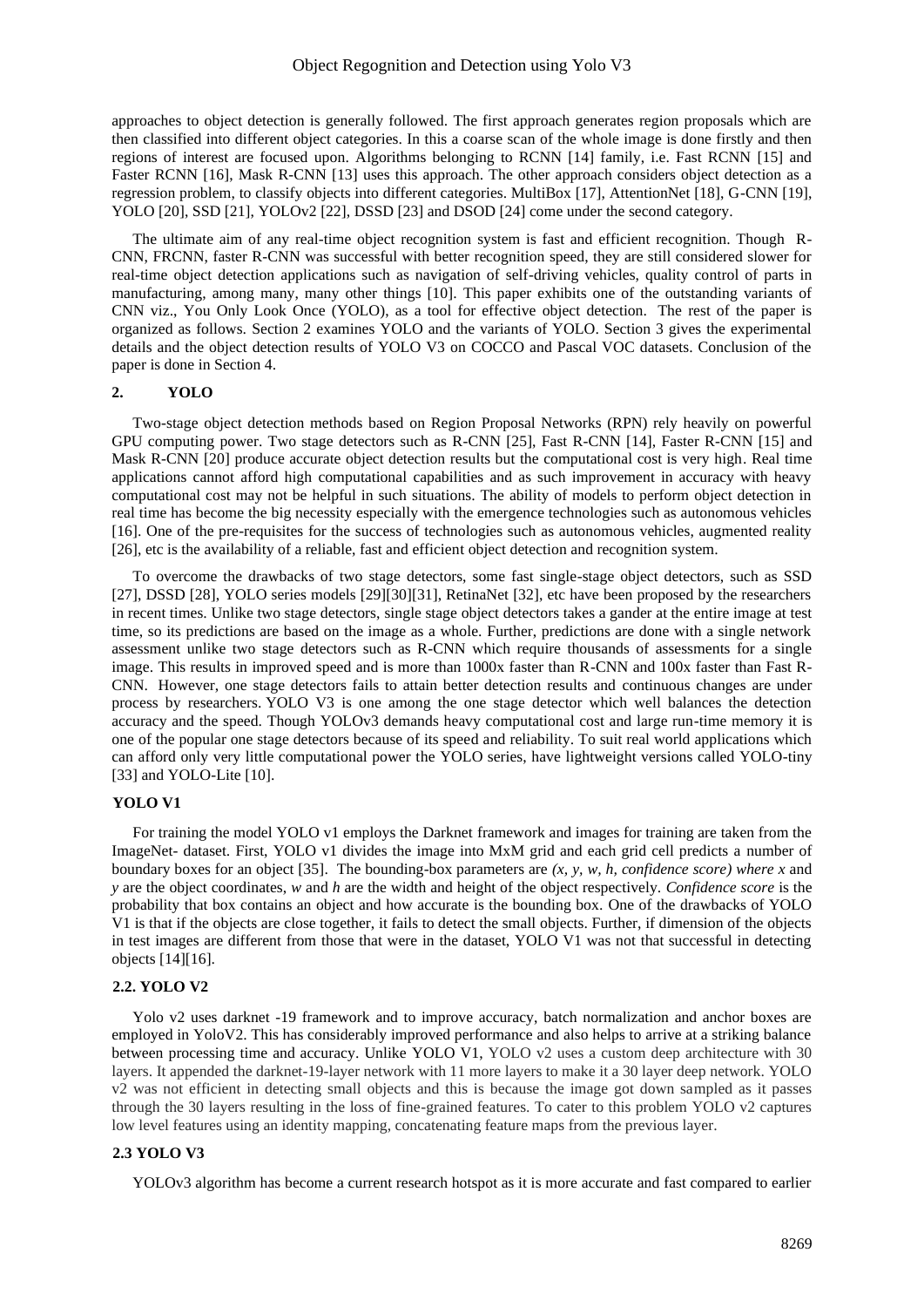versions namely YOLO V1 and YOLO V2. The YOLOv3 algorithm strikes a balance between speed and detection accuracy by employing the idea of Feature Pyramid Networks (FPN) to predict objects at multi-scales [15] and deep residual network (ResNet)[36] to extract features [20]. Since object predictions are done at various scales, YOLO V3 is able to detect small objects too. The network structure of the YOLOv3 algorithm is shown in Fig. 1. The usage of residual network helps in improving the feature extraction process, and the basic backbone network used is Darknet-53 which aids in extracting deeper feature information when compared to Darknet-19 employed in YOLO V2.



**Fig.1**. Network Structure of YOLO V3

YOLO works independent of the size of the input image. However, to process images in batch we need to have all images of fixed height and width and here the images are resized to 416x416. The Darknet-53 network in YOLOv3 uses alternating  $1 \times 1$  and  $3 \times 3$  convolutional kernels and after each layer of convolution[37][38], the BN layer is used for normalization. Darknet uses Leaky Relu activation function and to reduce the size of the feature map the convolution kernel size is increased. The network stride is 32 which down samples the 416x416 input image to 13x13 output image.

## **3. Experiments and Results**

Detecting an object is easy for humans but for computers, it is not that simple. Of late, more and more accurate object detection has been witnessed with the advent of deep learning techniques. With the application of deep learning models, today, we are able to achieve good results to an extent, that it could be used in real-time scenarios, which was not the case earlier. In this paper, the implementation of YOLOv3 in Python is done. COCO and Pascal VOC datasets are used in this study to evaluate the performance of YOLO V3. Common Objects in Context (COCO) dataset as the name spells out, refers to a collection of images captured from real time scenarios. The COCO dataset contains 80 different object categories of labeled and segmented images and can be download from [39]. Yet another popular dataset is the Pascal VOC which is widely used in evaluating algorithms for image classification, object detection, and segmentation [4][40][41].

The input to YOLO v3 is a batch of colour images of dimension 416x416. The output is a set of bounding boxes with recognized class probabilities. The prediction of the bounding box is done by using a convolutional layer which uses 1 x 1 and 3x3 convolutions. Prediction across three different features maps of scales 13x13, 26 x26 and 52x52 is done in YOLO v3. That is, the detection layer makes detection on feature maps of three different sizes, having strides 32, 16, 8 respectively. Further with three different anchors, YOLO predicts three bounding boxes per cell. Anchors are nothing but bounding box priors, that are calculated using K-means clustering on COCO dataset. The anchors are different for different scales. At each scale, each cell predicts 3 bounding boxes using 3 anchors, making the total number of anchors used 9. The attributes of the bounding box predicted is represented as 5 + C which indicate the center coordinates, the dimensions, the objectness score and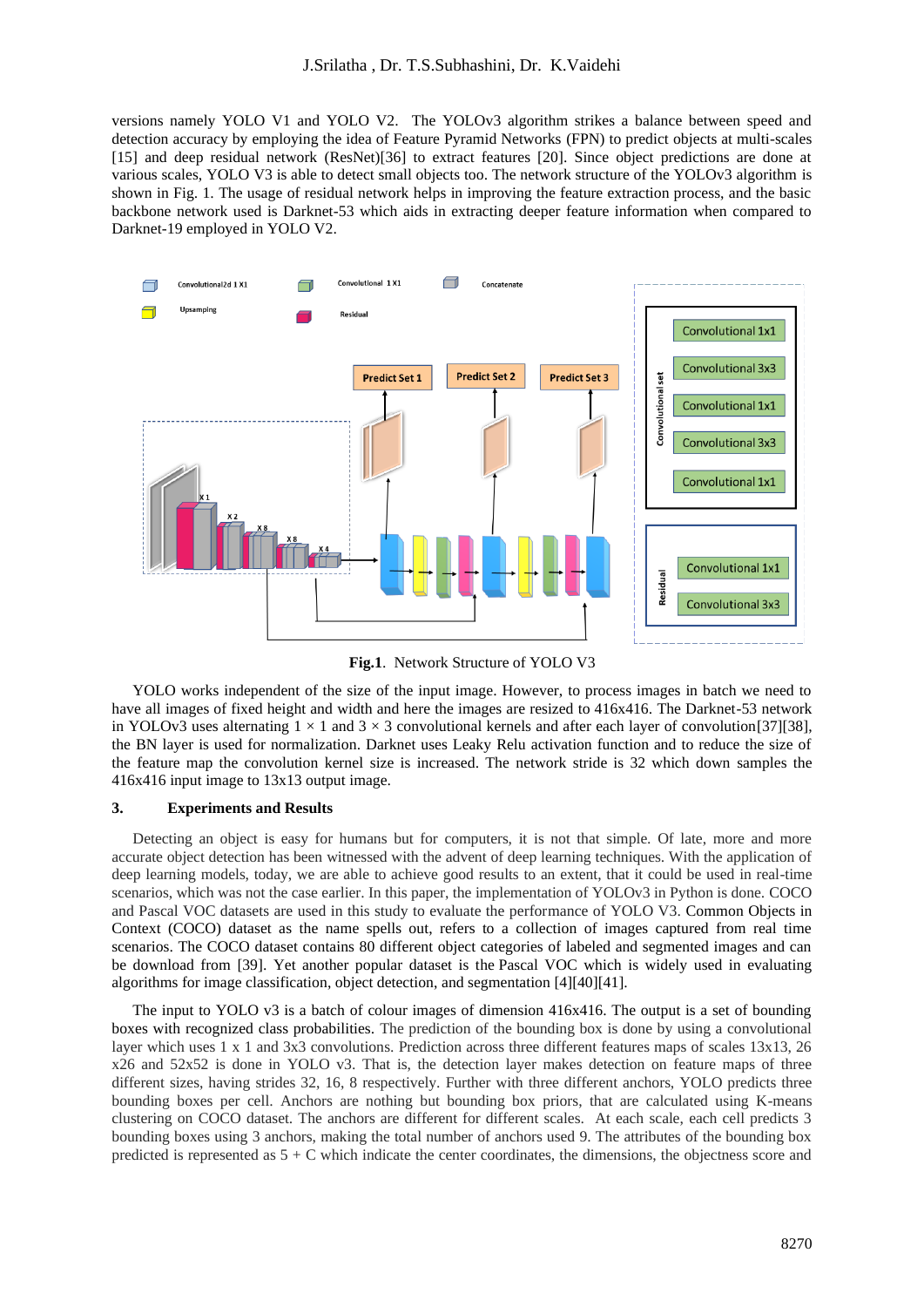C class confidences for each bounding box. The bounding box dimension namely bb<sub>x</sub>, bb<sub>y</sub>, bb<sub>w</sub>, bb<sub>h</sub> are predicted from the network output and anchors as per the equations given below.

$$
bb_x = \sigma(t_x) + c_x
$$
  
\n
$$
bb_y = \sigma(t_y) + c_y
$$
  
\n
$$
bb_w = A_w e^{t_w}
$$
  
\n
$$
bb_h = e A_h^{t_h}
$$

Here  $t_x$ ,  $t_y$ ,  $t_w$ ,  $t_h$  is the network outputs,  $c_x$  and  $c_y$  are the top-left coordinates of the cell and  $A_w$  and  $A_h$  are anchors dimensions. Yolo V3 predicts bounding boxes at three different scales and so for an image of size 416 x 416, YOLO predicts  $((52 \times 52) + (26 \times 26) + 13 \times 13) \times 3 = 10647$  bounding boxes. However, we are interested in one object only. Hence to reduce the detections from 10647 to 1, thresholding and NMS is carried out as a post processing step. Boxes whose objectness core is below some threshold are first discarded. Next, Non-maximum Suppression (NMS) which uses t "Intersection over Union", or IoU. Function is employed to get rid of the problem of multiple detections of the same image. The "Intersection over Union" function is depicted in Fig. 2 The steps to implement non-max suppression, are 1. The box with the highest objectness score is selected. 2. Identifying those overlapping boxes and remove those boxes that overlap it more than a IOU threshold. 3. Steps 1 and 2 are repeated till all the overlapping boxes whose score s less than the current selected box.



**Fig.2**. Intersection over Union Function

**Fig.3. and Fig.4.** Shows the object detection outputs of YOLO V3 on COCO and Pascal VOC dataset.



**Fig. 3.** Object detection using YOLO V3: COCO dataset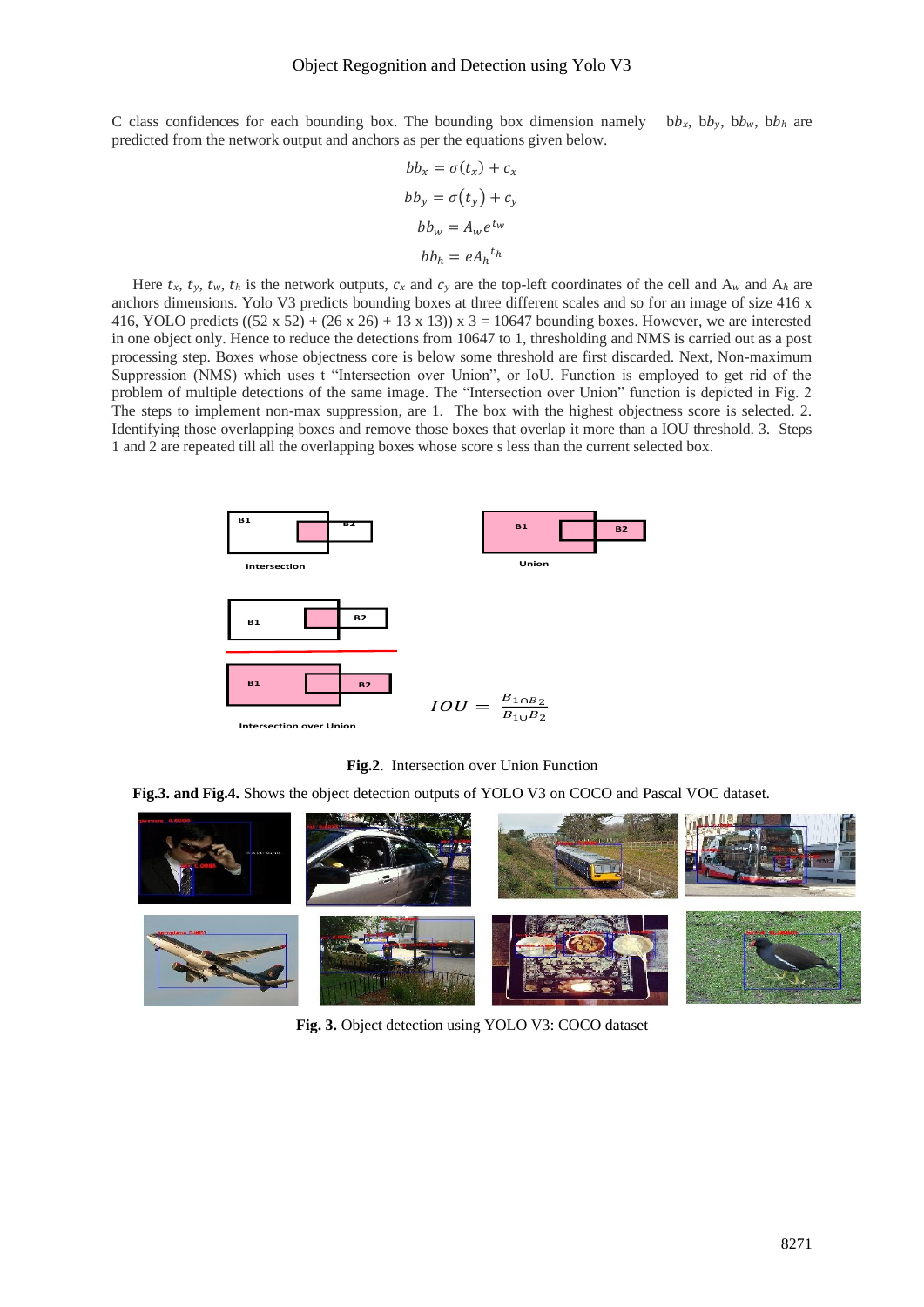

**Fig. 4.** Object detection using YOLO V3: PASCAL VOC dataset

In this work, 20 different objects were considered for detection and Table 1 gives the prediction probability of YOLV3 on COCO and Pascal VOC datasets. A graphical comparison is depicted in Fig. 5 which indicates that, overall YOLO V3 is very good at object detection both when COCCO and Pascal VOC dataset is used. However, the results are somewhat better with Pascal VOC dataset.

| Table 1 Test analysis of coco and pascal VOC data set |  |
|-------------------------------------------------------|--|
|                                                       |  |

|               | Object detected using deep learning in YOLO V3 Model |            |  |
|---------------|------------------------------------------------------|------------|--|
| Classes       | $\overline{COCO}$                                    | Pascal VOC |  |
| Airplane      | 0.9995                                               | 0.9975     |  |
| <b>Bus</b>    | 0.8852                                               | 0.9954     |  |
| <b>Bowl</b>   | 0.8106                                               | 0.9477     |  |
| <b>Bed</b>    | 0.9754                                               | 0.9993     |  |
| Car           | 0.99                                                 | 0.9987     |  |
| Motorcycle    | 0.95                                                 | 0.9998     |  |
| Bicycle       | 0.9541                                               | 0.9895     |  |
| Person        | 0.99                                                 | 0.9999     |  |
| Tie           | 0.99                                                 | 0.7486     |  |
| Dog           | 0.9863                                               | 0.9798     |  |
| Train         | 0.994                                                | 0.9993     |  |
| Truck         | 0.9976                                               | 0.9614     |  |
| Cat           | 0.9698                                               | 0.9814     |  |
| <b>Bottle</b> | 0.869                                                | 0.9863     |  |
| Dining table  | 0.7825                                               | 0.9821     |  |
| <b>Bird</b>   | 0.6757                                               | 0.9990     |  |
| Sheep         | 0.9945                                               | 0.8293     |  |
| Hourse        | 0.9922                                               | 0.9732     |  |
| Cow           | 0.7527                                               | 0.623      |  |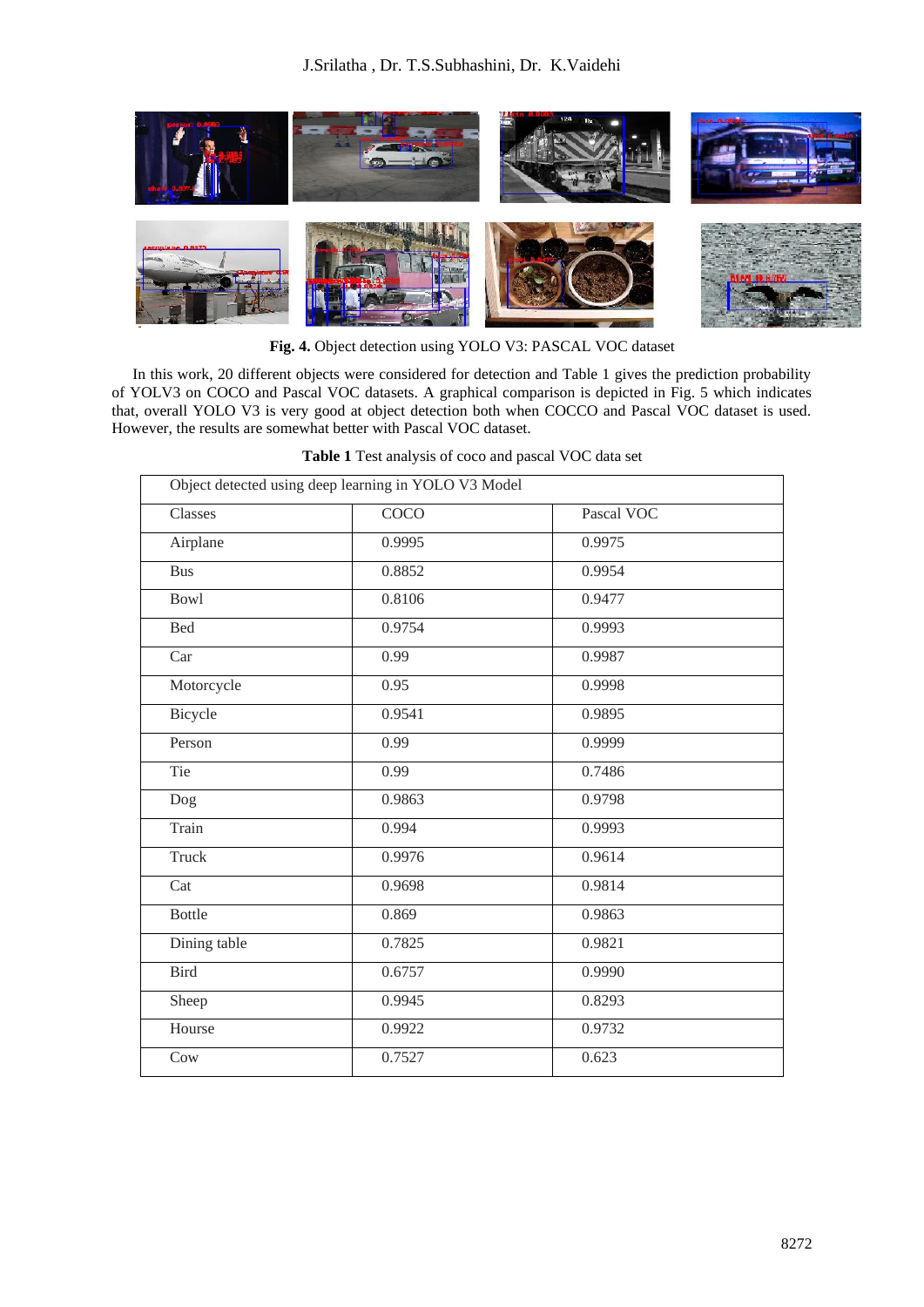

# Object Regognition and Detection using Yolo V3



# **4. Conclusion**

This paper aims at detecting objects with the YOLO V3 system using a pre-trained darknet 53 model as the backbone network. Preprocessed images are given as input to the detector and the detector outputs bounding boxes along with objectness score and class label. YOLO v3 uses logistic regression to compute the objectness score and it provides the objectness scores for all object classes in each bounding box predicted. As YOLO V3 uses logistic classifier for each class in place of the softmax layer used in YOLO v2, it is capable of providing multi-class classification. COCO and Pascal VOC datasets are used in this study to evaluate the performance of YOLO V3, and the results indicate that YOLO V3 is very good at object detection.

# **References**

- [1] C. Wojek, P. Dollar, B. Schiele, and P. Perona, "Pedestrian detection: An evaluation of the state of the
- [2] art," IEEE Trans. Pattern Anal. Mach. Intell., vol. 34, no. 4, p. 743, 2012.
- [3] H. Kobatake and Y. Yoshinaga, "Detection of spicules on mammogram based on skeleton analysis."
- [4] IEEE Trans. Med. Imag., vol. 15, no. 3, pp. 235–245, 1996.
- [5] Y. Jia, E. Shelhamer, J. Donahue, S. Karayev, J. Long, R. Girshick, S. Guadarrama, and T. Darrell,
- [6] "Caffe: Convolutional architecture for fast feature embedding," in ACM MM, 2014.
- [7] A. Krizhevsky, I. Sutskever, and G. E. Hinton, "Imagenet classification with deep convolutional neural networks," in NIPS, 2012.
- [8] Z. Cao, T. Simon, S.-E. Wei, and Y. Sheikh, "Realtime multi-person 2d pose estimation using part affinity fields," in CVPR, 2017.
- [9] Z. Yang and R. Nevatia, "A multi-scale cascade fully convolutional network face detector," in ICPR, 2016.
- [10] C. Chen, A. Seff, A. L. Kornhauser, and J. Xiao, "Deepdriving: Learning affordance for direct
- [11] perception in autonomous driving," in ICCV, 2015
- [12] J. Deng, W. Dong, R. Socher, L.-J. Li, K. Li, and L. Fei-Fei, "Imagenet: A large-scale
- [13] hierarchical image database," in CVPR, 2009.
- [14] S. Ioffe and C. Szegedy, "Batch normalization: Accelerating deep network training by reducing internal covariate shift," in ICML, 2015.
- [15] Y. LeCun, Y. Bengio, and G. Hinton, "Deep learning," Nature, vol. 521, no. 7553, pp. 436–444, 2015.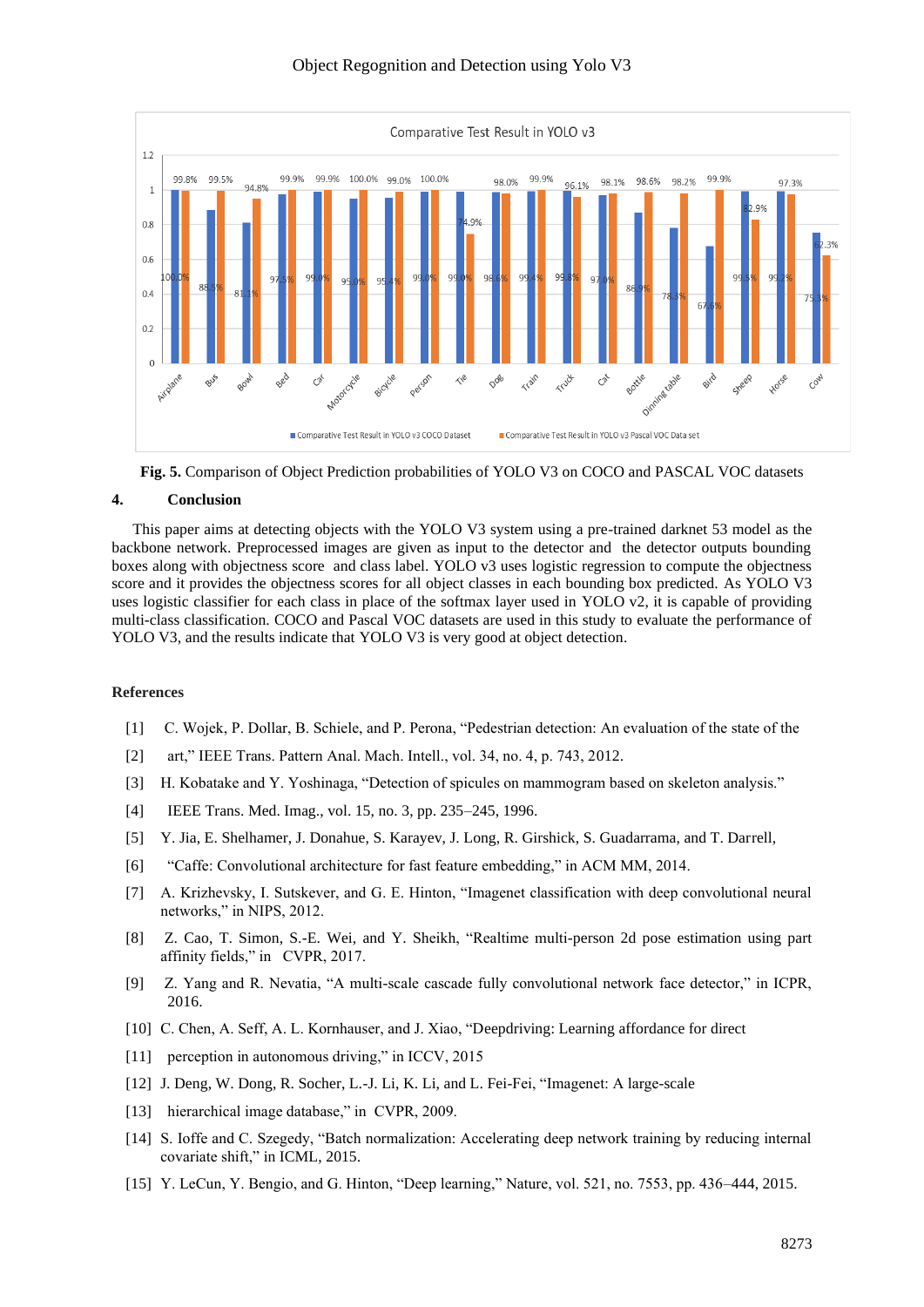- [16] Y. Li, K. He, J. Sun et al., "R-fcn: Object detection via region-based fully convolutional networks," in NIPS, 2016, pp. 379–387.
- [17] T.-Y. Lin, P. Dollar, R. B. Girshick, K. He, B. Hariharan, and S. J. ' Belongie, "Feature pyramid networks for object detection," in CVPR, 2017.
- [18] K. He, G. Gkioxari, P. Dollar, and R. B. Girshick, "Mask r-cnn," in ´ ICCV, 2017
- [19] R. Girshick, J. Donahue, T. Darrell, and J. Malik, "Rich feature hierarchies for accurate object
- [20] detection and semantic segmentation," in CVPR, 2014.
- [21] R. Girshick, "Fast r-cnn," in ICCV, 2015
- [22] S. Ren, K. He, R. Girshick, and J. Sun, "Faster r-cnn: Towards realtime object detection with region
- [23] proposal networks," in NIPS, 2015, pp. 91–99.
- [24] D. Erhan, C. Szegedy, A. Toshev, and D. Anguelov, "Scalable object detection using deep neural
- [25] networks," in CVPR, 2014.
- [26] D. Yoo, S. Park, J.-Y. Lee, A. S. Paek, and I. So Kweon, "Attentionnet: Aggregating weak directions
- [27] for accurate object detection," in CVPR, 2015.
- [28] M. Najibi, M. Rastegari, and L. S. Davis, "G-cnn: an iterative grid based object detector," in CVPR, 2016
- [29] J. Redmon, S. Divvala, R. Girshick, and A. Farhadi, "You only look once: Unified, real-time object detection," in CVPR, 2016.
- [30] W. Liu, D. Anguelov, D. Erhan, C. Szegedy, S. Reed, C.-Y. Fu, and A. C. Berg, "Ssd: Single shot multibox detector," in ECCV, 2016.
- [31] J. Redmon and A. Farhadi, "Yolo9000: better, faster, stronger," arXiv:1612.08242, 2016.
- [32] C. Y. Fu, W. Liu, A. Ranga, A. Tyagi, and A. C. Berg, "Dssd: Deconvolutional single shot detector," arXiv:1701.06659, 2017.
- [33] Z. Shen, Z. Liu, J. Li, Y. G. Jiang, Y. Chen, and X. Xue, "Dsod: Learning deeply supervised object
- [34] detectors from scratch," in ICCV, 2017
- [35] A. Stuhlsatz, J. Lippel, and T. Zielke, "Feature extraction with deep neural networks by a generalized
- [36] discriminant analysis." IEEE Trans. Neural Netw. & Learning Syst., vol. 23, no. 4, pp. 596–608, 2012.
- [37] D. G. Lowe, "Distinctive image features from scale-invariant keypoints," Int. J. of Comput. Vision,
- [38] vol. 60, no. 2, pp. 91–110, 2004.
- [39] N. Dalal and B. Triggs, "Histograms of oriented gradients for human detection," in CVPR, 2005.
- [40] R. Lienhart and J. Maydt, "An extended set of haar-like features for rapid object detection," in ICIP,
- [41] 2002.
- [42] C. Cortes and V. Vapnik, "Support vector machine," Machine Learning, vol. 20, no. 3, pp. 273–297,
- [43] 1995.
- [44] Y. Freund and R. E. Schapire, "A desicion-theoretic generalization of on-line learning and an
- [45] application to boosting," J. of Comput. & Sys. Sci., vol. 13, no. 5, pp. 663–671, 1997.
- [46] P. F. Felzenszwalb, R. B. Girshick, D. McAllester, and D. Ramanan, "Object detection with
- [47] discriminatively trained part-based models," IEEE Trans. Pattern Anal. Mach. Intell., vol. 32, pp. 1627– 1645, 2010.
- [48] M. Everingham, L. Van Gool, C. K. Williams, J. Winn, and A. Zisserman, "The pascal visual object
- [49] classes challenge 2007 (voc 2007) results (2007)," 2008
- [50] H. Jiang and E. Learned-Miller, "Face detection with the faster r-cnn," in FG, 2017.